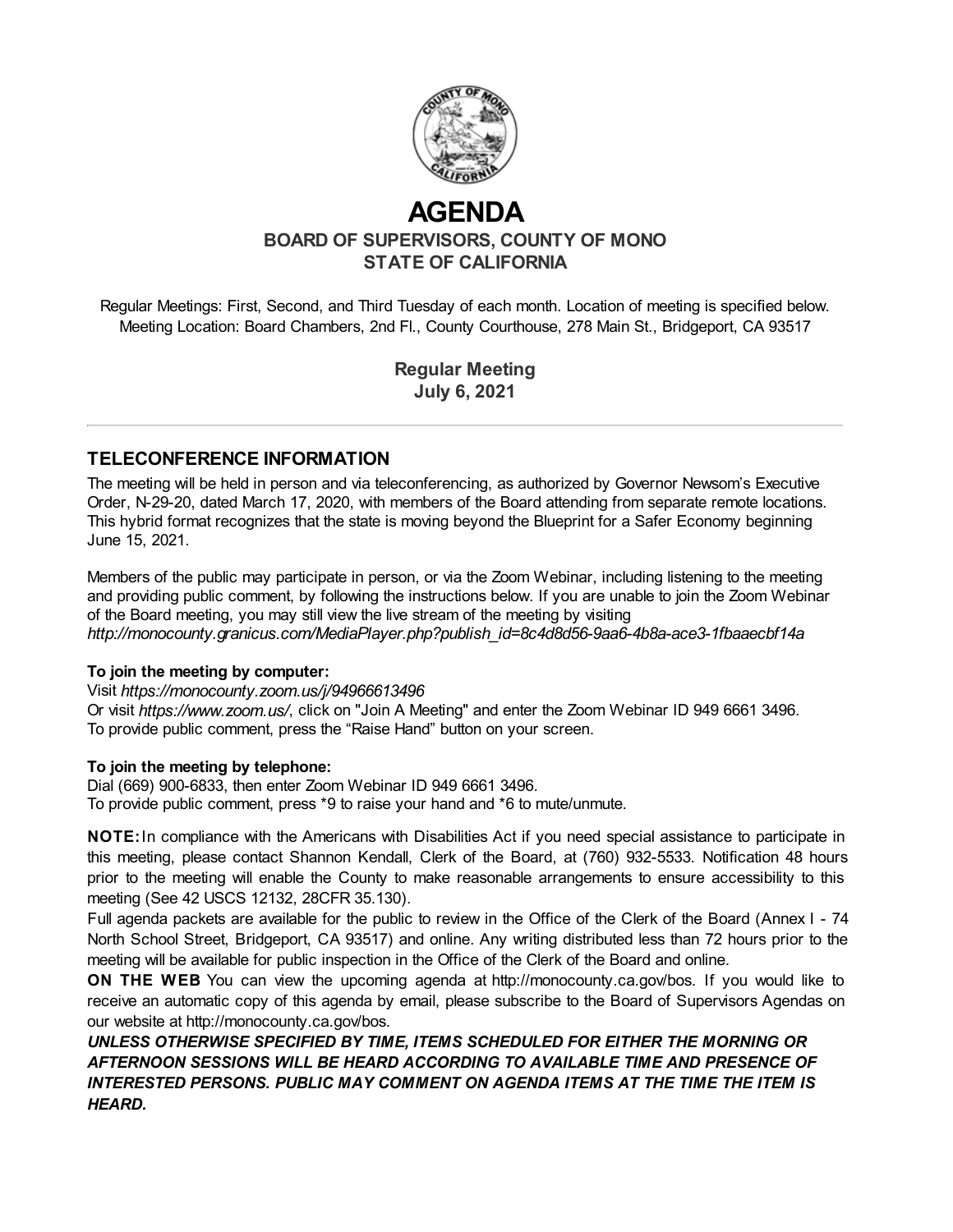9:00 AM Call meeting to Order

Pledge of Allegiance

# **1. OPPORTUNITY FOR THE PUBLIC TO ADDRESS THE BOARD**

Opportunity for the public to address the Board on items of public interest that are within the subject matter jurisdiction of the Board. (Speakers may be limited in speaking time dependent upon the press of business and number of persons wishing to address the Board.) Please refer to the Teleconference Information section to determine how to make public comment for this meeting via Zoom.

# **2. RECOGNITIONS - NONE**

# **3. COUNTY ADMINISTRATIVE OFFICE**

CAO Report regarding Board Assignments Receive brief oral report by County Administrative Officer (CAO) regarding work activities.

# **4. DEPARTMENT/COMMISSION REPORTS**

Receive brief oral report on emerging issues and/or activities.

# **5. CONSENT AGENDA**

(All matters on the consent agenda are to be approved on one motion unless a board member requests separate action on a specific item.)

# **A. Board Minutes - June 1, 2021**

Departments: Clerk of the Board

Approval of the Board Minutes from the Regular Meeting on June 1, 2021.

**Recommended Action:** Approve the Board Minutes from the Regular Meeting on June 1, 2021.

#### **Fiscal Impact:** None.

# **B. Letter of Support - Legislative Action to Ensure Child Support Payments go to Families First**

Departments: Clerk of the Board

Letter of support from the Mono County Board of Supervisors to State legislators regarding legislative action to ensure child support payments go to families first.

**Recommended Action:** Approve letter as presented or amended, and authorize Board Chair to sign.

**Fiscal Impact:** None.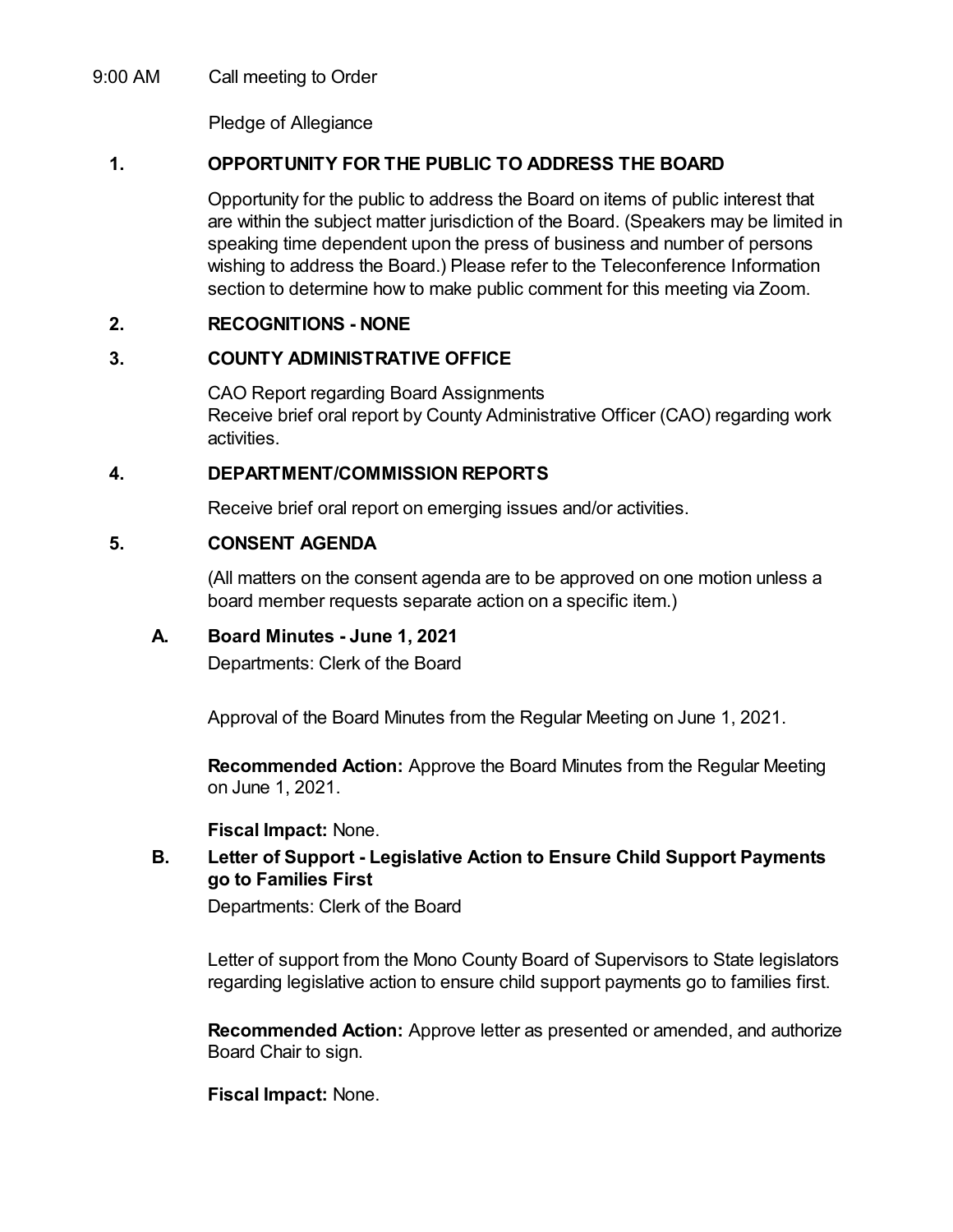# **C. Appointments to the Assessment Appeals Board**

Departments: Clerk of the Assessment Appeals Board

Appointment of one regular member to the Mono County Assessment Appeals Board (AAB).

**Recommended Action:** Appoint John Migliore as a regular member of the Assessment Appeals Board, for a term which ends September 05, 2021.

**Fiscal Impact:** No impact beyond previously budget expenses for Board member stipends.

# **D. Monthly Treasury Transaction Report**

Departments: Finance

Treasury Transaction Report for the month ending 5/31/2021.

**Recommended Action:** Approve the Treasury Transaction Report for the month ending 5/31/2021.

**Fiscal Impact:** None.

#### **E. Advisement of Nonprofit Organization Represented on the Juvenile Justice Coordinating Council**

Departments: Probation

Pursuant to WIC 749.22, the Board of Supervisors is to be advised of the nonprofit entity selected to have a representative on the Juvenile Justice Coordinating Council. Accordingly, Susi Bains, who is the Director of the nonprofit entity SHINE, has been selected and approved by the Juvenile Justice Coordinating Council to sit on the Council.

**Recommended Action:** None, informational only.

**Fiscal Impact:** None.

#### **F. Long Valley Streets Project**

Departments: Public Works Engineering

The Long Valley Streets project was approved and the STIP funding was allocated by the California Transportation Commission (CTC) at the June 23- 24, 2021 meeting. Upon receiving Mono County Board of Supervisor approval, this project will be bid for construction on the County's Bid Management Systems. The following county maintained roads will be rehabilitated as part of this project: Substation Rd, Wildrose Dr, Sierra Springs Dr, Pearson Rd (portion), Elderberry Ln, Crowley Lake Circle, Aspen Terrace, Hilton Creek Place, Hilton Creek Dr, Delta Dr, Placer Rd (portion), Lake Manor Place, Meadow View Dr,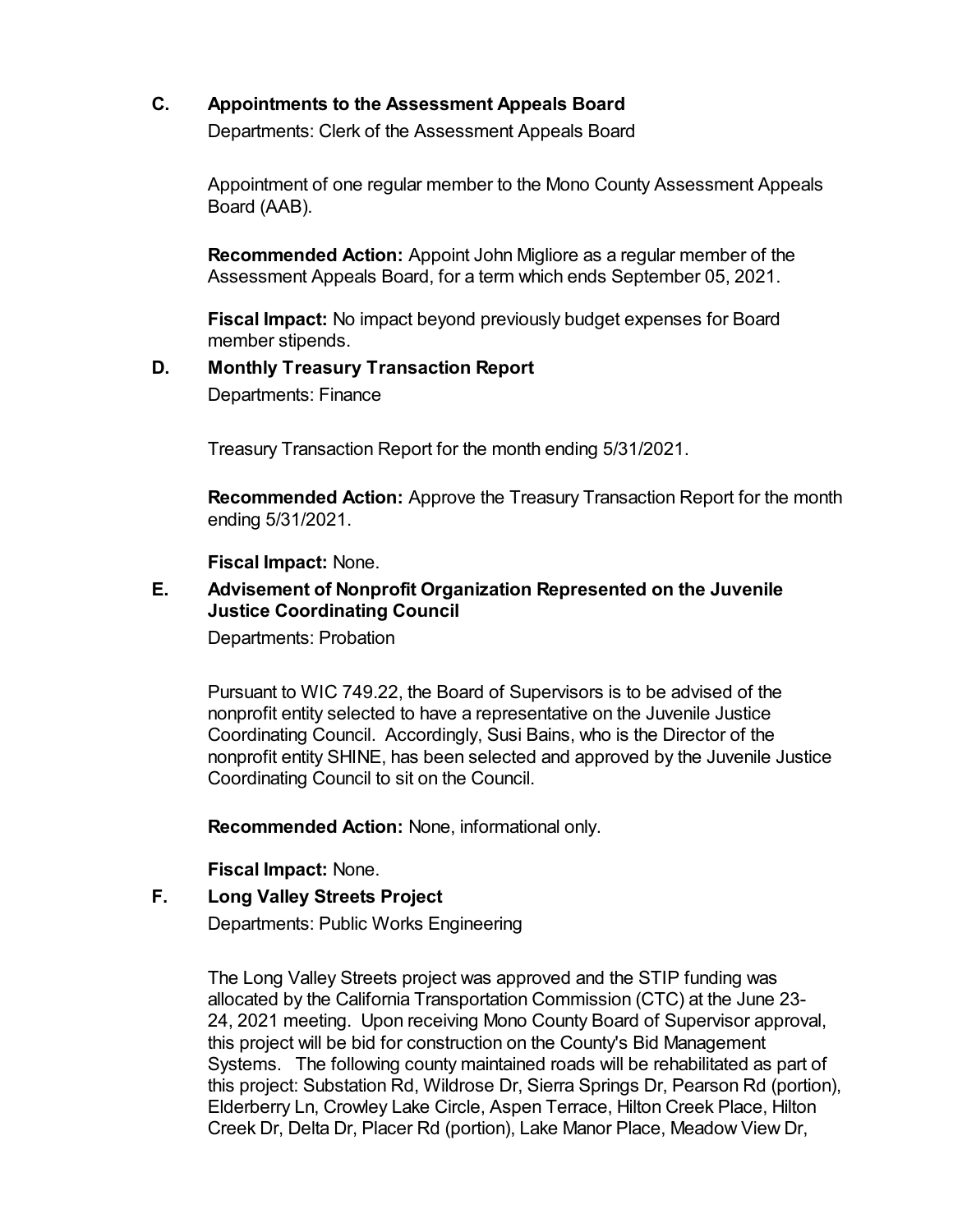Sunny Slopes Rd, Wheeler View / Montana Road, Foothill Rd, and a portion of Mountain View Dr. Roadside curbs, signs, and traffic paint striping will also be rehabilitated as part of this project. The Project Manual and Plan Set for this item are available as additional documents on the meeting site found by visiting: https://monocounty.ca.gov/bos/page/board-supervisors-121

#### **Recommended Action:**

1) Approve the attached bid package and authorize the Public Works Department to advertise the project for bids.

2) Authorize the Public Works Director to execute the contract contained in the attached bid package with the lowest responsive and responsible bidder in an amount less than or equal to allotted project funds of \$2,550,000.

3) Authorize the Public Works Director, in consultation with County Counsel, to administer that contract, including making minor amendments to said contract from time to time as the Public Works Director may deem necessary, and issue change orders to the contract in accordance with Public Contract Code §20142, provided such amendments and change orders do not substantially alter the scope of work, do not cause spending on the project to exceed the budgeted authority.

4) Authorize the Public Works Director to reject all bids if no bid is received that is less than or equal to allotted funds.

**Fiscal Impact:** \$2,250,000 in state-only funds are programmed for construction of this project in the State Transportation Improvement Program (STIP). Per Mono County's 5-Year CIP, \$300,000 in SB1-RMRA funds have been allotted, if needed, to provide additional construction funds, construction contingency, and required construction engineering costs for the project. No local match is required to utilize the state-only STIP funding. Total available project funds are \$2,550,000. Exact project costs will be based on actual bids received. Contractor payments are not expected to have any added impact to the General Fund.

#### **G. COVID-19 Safe School Funding Award and Appropriations Increase Request for FY 2021-22 Public Health Budget**

Departments: Public Health

Request increase in FY 2021-22 Public Health appropriations of \$60,000 for the Safe Schools for All grant participation, funded through AB 86. The goals of the grant include increasing safety mitigation strategies and addressing barriers to inperson instruction. Requires 4/5ths approval of the Board.

**Recommended Action:** Approve increasing appropriations in the amount of \$60,000 to participate in the Safe Schools for All AB 86 grant funding opportunity to support the public health response to COVID-19 (requires 4/5ths vote approval).

**Fiscal Impact:** There is no impact to the County General Fund. Adds \$60,000 in expenditures for the 2021-22 fiscal year with \$60,000 in grant revenue offset.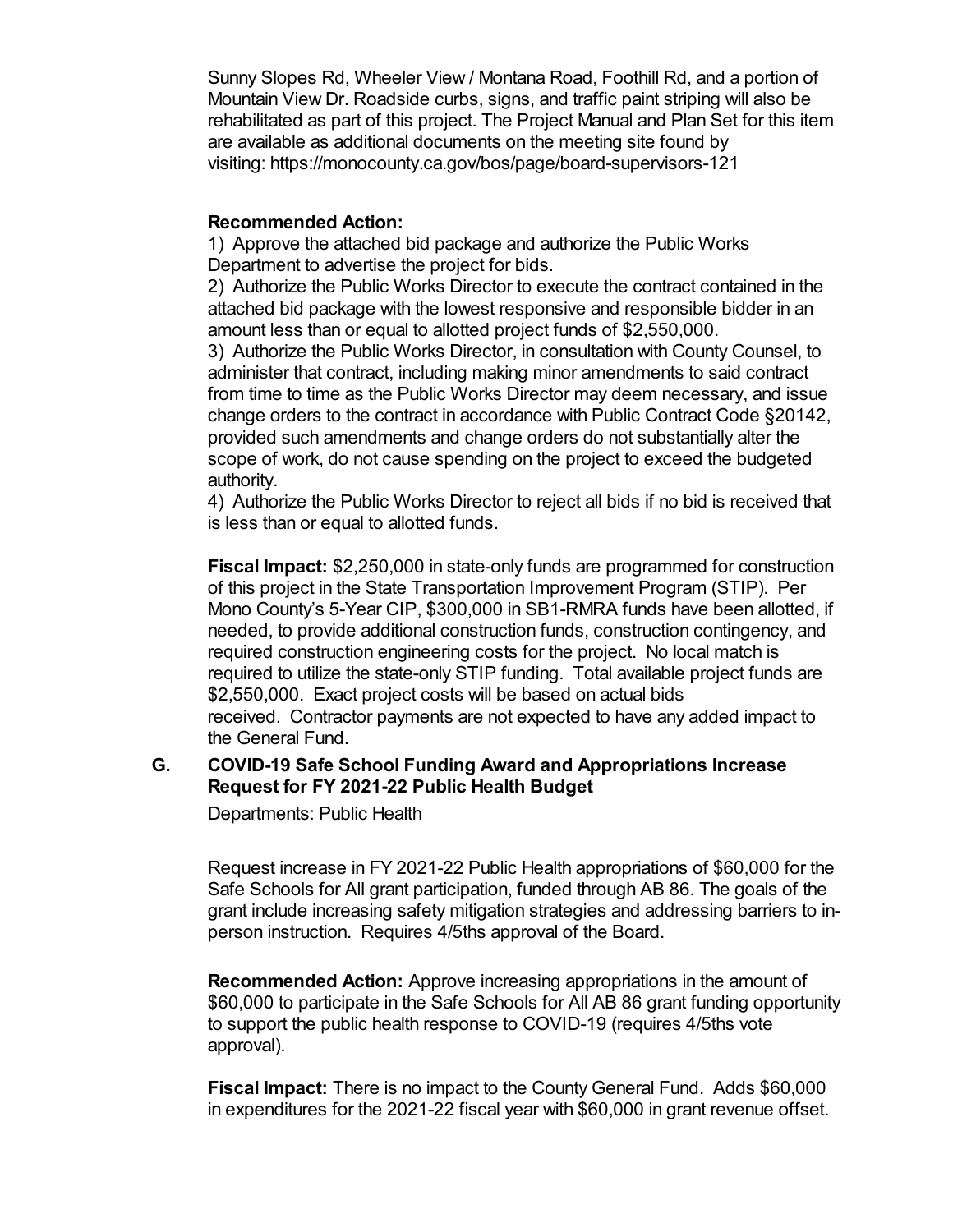#### **H. Maternal, Child, and Adolescent Health (MCAH) Agreement Funding Application FY 2021-22**

Departments: Public Health

Maternal, Child, and Adolescent Health (MCAH) Agreement Funding Application (AFA) for FY 2021-22.

**Recommended Action:** Approve the Maternal, Child, and Adolescent Health (MCAH) Agreement Funding Application (AFA) for FY 2021-22, and authorize the Chairperson to sign the MCAH AFA Agency Information Form to execute the agreement on behalf of the County. Additionally, provide authorization for the Public Health Director to approve minor amendments and/or revisions that may occur during the contract period provided they are approved by County Counsel and do not materially affect the County's rights. Provide any desired direction to staff.

**Fiscal Impact:** There is no impact to the County General Fund. The MCAH program is funded with a mix of federal Title V and Title XIX dollars and Public Health Realignment, totaling \$113,295 for FY 2021-22.

#### **I. Proposed Contract with Crestwood Behavioral Health, Inc. Pertaining to Residential Treatment Services**

Departments: Behavioral Health

Proposed contract with Crestwood Behavioral Health, Inc. pertaining to Residential Treatment Services.

**Recommended Action:** Approve County entry into proposed contract and authorize CAO to execute said contract on behalf of the County. Provide any desired direction to staff.

**Fiscal Impact:** The total amount of this contract is \$137,970 and is not to exceed \$137,970 per 12-month period. Funding for this contract is 1991 and 2011 Mental Health Realignment Fund.

#### **6. CORRESPONDENCE RECEIVED**

Direction may be given to staff regarding, and/or the Board may discuss, any item of correspondence listed on the agenda.

#### **A. Letter from Lahontan Regional Water Quality Control Board Regarding Termination of Septic Tank Guidelines Memorandum of Understanding**

The Lahontan Regional Water Quality Control Board is terminating the Septic Tank Guidelines Memorandum of Understanding between the Water Board and Mono County. The MOU was issued in 1989, amended in1991, and will terminate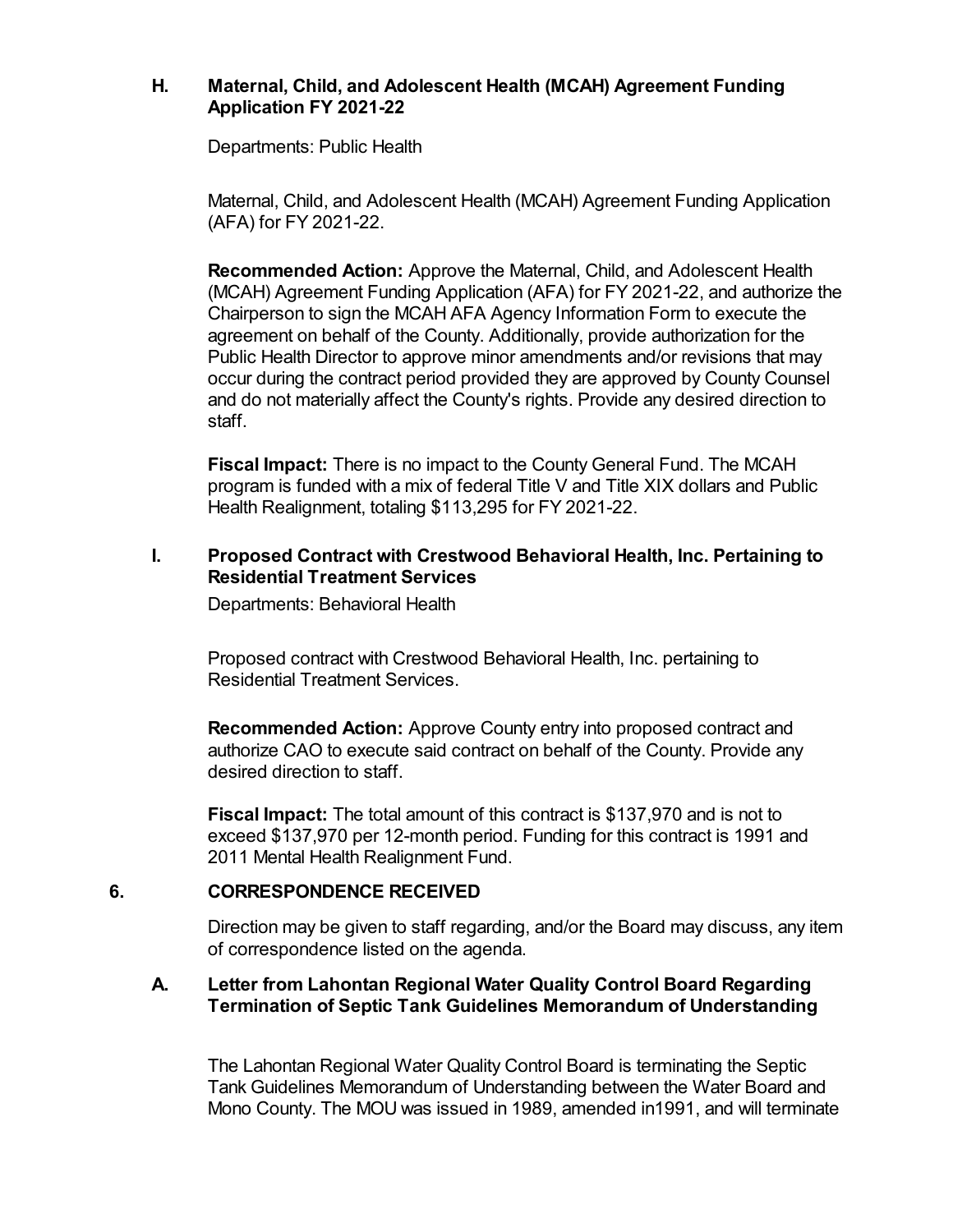30 days after the date on this letter pursuant to MOU Section X(10). The MOU authorized the County to issue construction permits for individual subsurface disposal systems without Water Board approval, provided those projects complied with MOU conditions.

# **B. Mono County Grand Jury 2020-2021 Workforce Housing Crisis Final Report**

The Mono County Grand Jury released their 2020-2021 Workforce Housing Crisis Final Report on June 14, 2021. The Mono County Grand Jury recommends that more specificity be introduced into the housing plans from Mono County and the Town of Mammoth Lakes, that dedicated responsible parties be identified, and that innovations be investigated and implemented now.

#### **C. Letter from Claudia Bonnet Regarding Positive Experience with Mono County Staff Related to Mountain View Fire Recovery Process**

A letter from Coleville resident, Claudia Bonnet, thanking Mono County staff for assistance during the Mountain View Fire recovery process.

#### **D. Letter from Antelope Valley Fire Protection District Regarding Mitigation Fees Waiver Due to the Mountain View Fire Loss**

A letter from Antelope Valley Fire Protection District requesting the Board of Supervisors waive the mitigation fees for homes being rebuilt due to the Mountain View Fire with certain requirements.

# **E. Lieutenant Governor's Proclamation of the California Gubernatorial Recall Election**

Departments: Elections

A proclamation by the Lieutenant Governor of the State of California Eleni Kounalakis that the California Gubernatorial Recall Election will be held throughout the state on Tuesday, September 14, 2021.

# **7. REGULAR AGENDA - MORNING**

# **A. PUBLIC HEARING: Mono County Ambulance Rate Increase**

Departments: Emergency Medical Services Public Hearing: 9:00 AM (20 minutes)

(Chris Mokracek, EMS Chief) - Public hearing regarding increasing ground ambulance rates in Mono County for Fiscal Year 2022.

**Recommended Action:** Conduct public hearing. Consider and potentially adopt a Resolution increasing ambulance rates in Mono County for Fiscal Year 2022. Provide any desired direction to staff.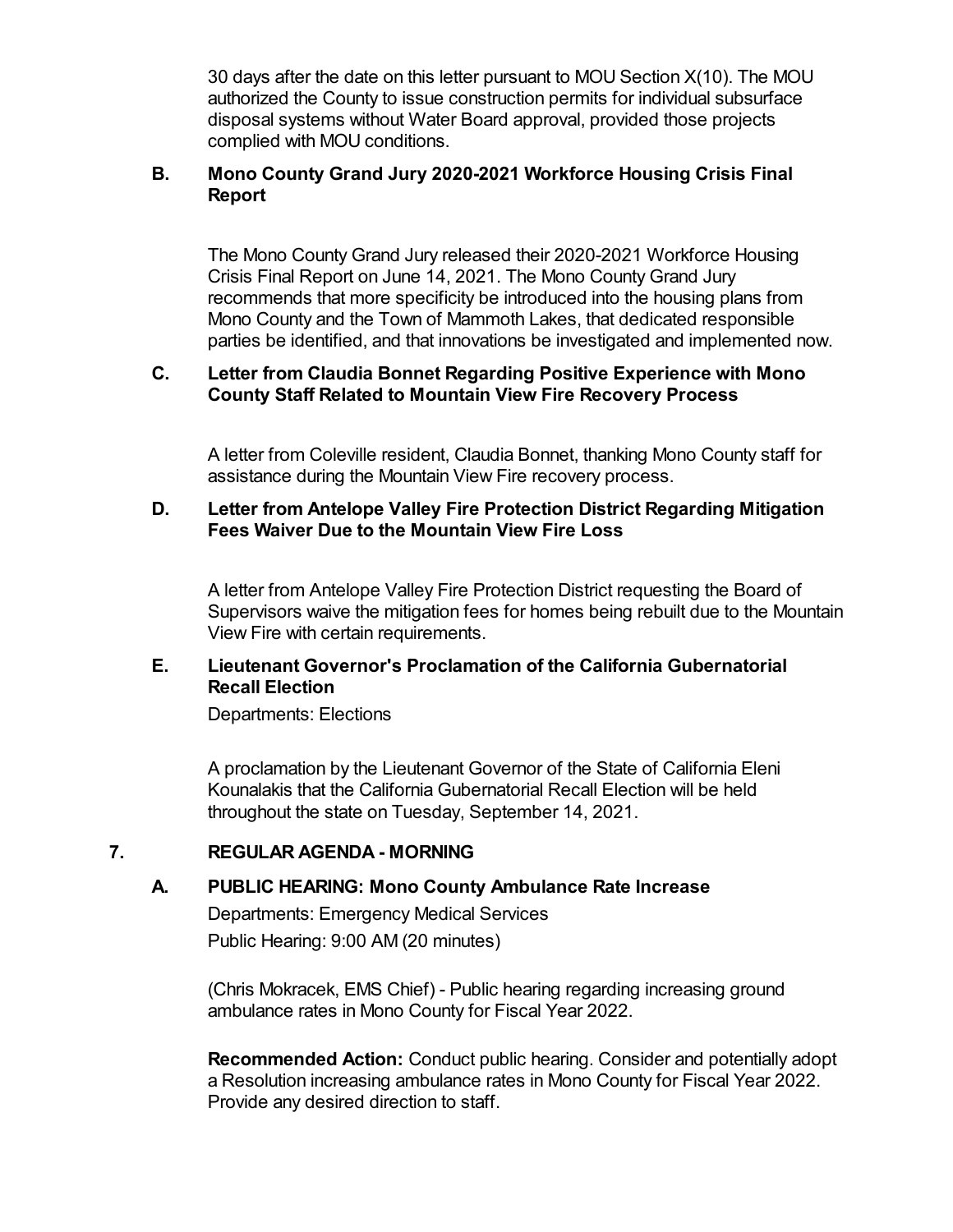**Fiscal Impact:** An estimated increase of \$450,000 annually in ambulance revenue, primarily from private pay and private insurance transports.

#### **B. Suddenlink/Altice Internet Service Issues**

Departments: County Counsel and IT 10 minutes

(Stacey Simon and Nate Greenberg) - Letter to Suddenlink/Altice and the California Public Utilities Commission regarding service issues with Suddenlink internet service. A draft letter has been developed by staff from Mono, Placer and Nevada Counties and the cities of Truckee and Mammoth Lakes, which are all experiencing issues similar to those experienced by customers in Mono County. The proposed letter will be provided at your meeting.

**Recommended Action:** Approve proposed letter. Provide any desired direction to staff.

**Fiscal Impact:** None.

#### **C. Justice, Equity, Diversity, and Inclusion (JEDI) Update**

Departments: CAO 10 minutes

(Scheereen Dedman, JEDI Coordinator) - Update on the proposed Justice, Equity, Diversity, and Inclusion (JEDI) training plan.

**Recommended Action:** Receive update on the proposed JEDI training plan. Provide staff direction.

**Fiscal Impact:** No fiscal impact anticipated at this time. The FY 2021-22 budget includes funding for the implementation of the Justice, Equity, Diversity, and Inclusion (JEDI) Commission, training program.

#### **D. COVID-19 (Coronavirus) Update**

Departments: CAO, Public Health 30 minutes

(John C. Craig, Assistant CAO, Bryan Wheeler, Public Health Director) - Update on Countywide response and planning related to the COVID-19 pandemic. Discussion of planning for changes to County operations as the State continues in its "Beyond the Blueprint" stage, including, but not limited to: status of emergency declarations; returning to in-person County meetings; returning remote employees to work.

**Recommended Action:** None, informational only.

**Fiscal Impact:** None.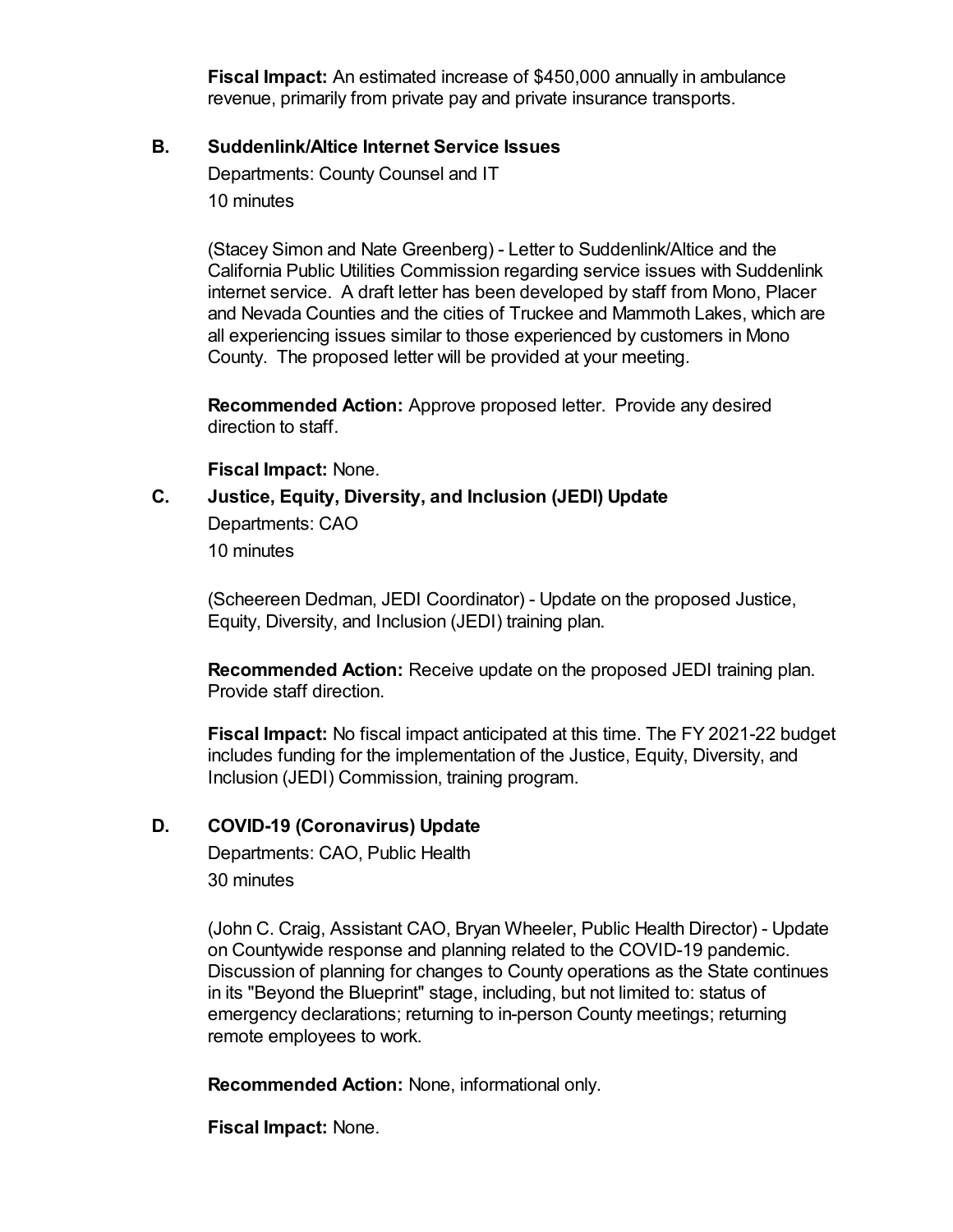# **E. Mountain View Fire Update and Review of Emergency Declarations** Departments: Mountain View Fire Emergency Operations Center

10 minutes

(Mary Booher, Mountain View Fire Consultant) - Review of continuing need for Board of Supervisor's November 17, 2020, Declaration of Local Emergency of and Mono County Health Officer's November 19, 2020, Declaration of Local Health Emergency for the Mountain View Fire.

**Recommended Action:** Hear report from Incident Command and involved staff regarding status of Mountain View Fire response and recovery efforts.

Find that there is a need to continue the local state of emergency declared on November 17, 2020 and/or the local health emergency declared on November 19, 2020 (ratified by the Board on November 24, 2020).

**Fiscal Impact:** Continuation of the declared emergencies continues the County's eligibility for state disaster assistance.

#### **F. Resolution Urging Governor Newsom to Adopt the Federal Weekly Hours Work Standard for Sheepherders in California**

Departments: Agricultural Commissioner

10 minutes

(Nathan D. Reade, Agricultural Commissioner) - Proposed resolution urging Governor Newsom to adopt the federal weekly hours work standard for sheepherders in California due to recent legislative changes that require changes in how herder's hours are calculated for overtime pay.

**Recommended Action:** Approve Resolution R21-\_\_\_ urging Governor Newsom to adopt the federal weekly hours work standard for sheepherders in California.

**Fiscal Impact:** None.

**G. Ordinance Amending Mono County Code Chapter 7.28 - Camping** Departments: Public Works

15 minutes

(Tony Dublino, Director of Public Works) - Proposed ordinance revising Mono County Code Chapter 7.28 - Camping - to clarify existing restrictions on camping in general and in or around County facilities and include a prohibition on camping on paved County Roads.

**Recommended Action:** Introduce, read title, and waive further reading of proposed ordinance. Provide any desired direction to staff.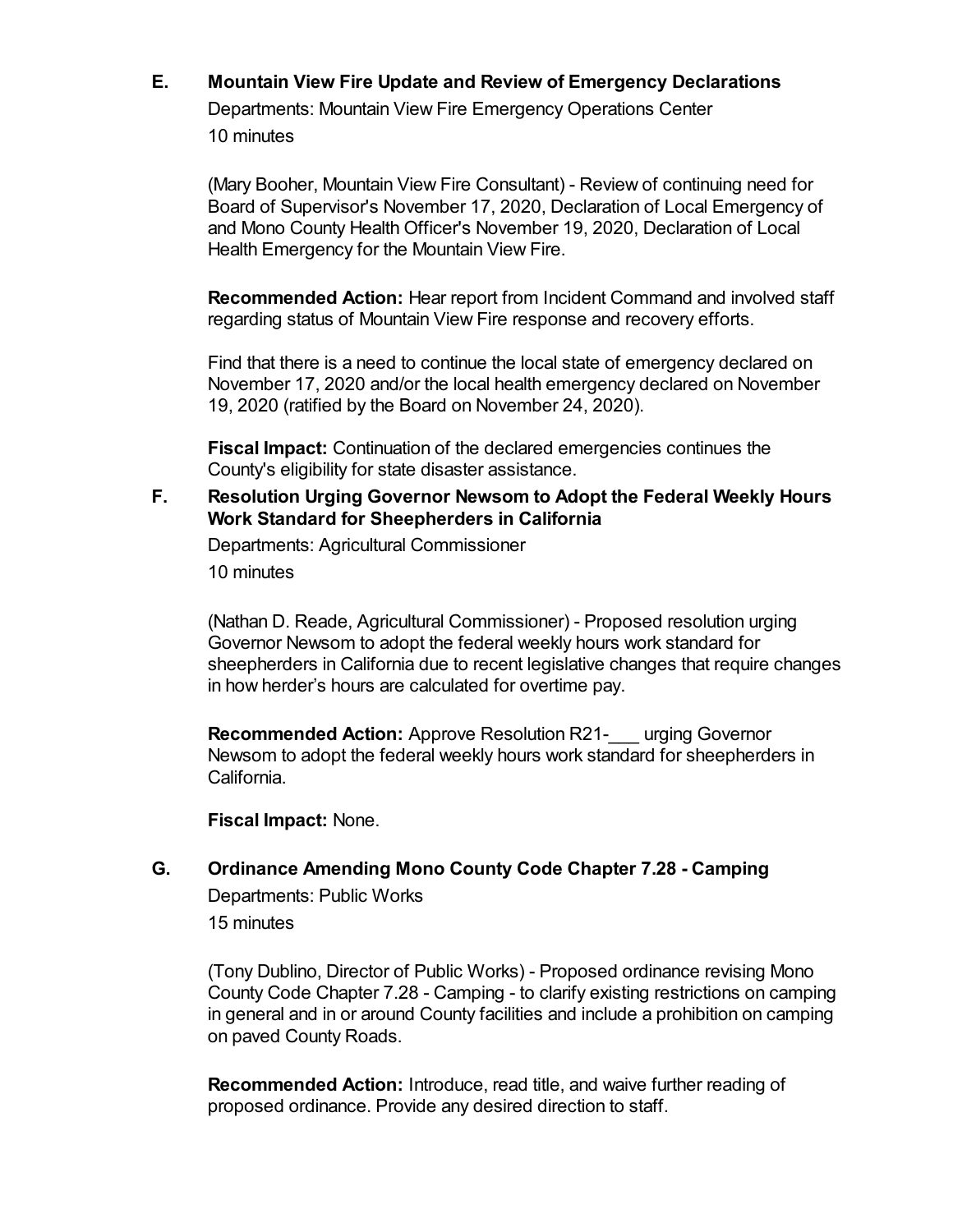**Fiscal Impact:** None.

#### **H. Ordinance Amending Section 2.04.030 of the Mono County Code to Adjust Salaries for the Positions of Member and Chair of the Board of Supervisors**

Departments: CAO 20 minutes

(John C. Craig, Assistant CAO) - Proposed ordinance amending Mono County Code section 2.03.040 to adjust salaries for the elected positions of Supervisor and Chair of the Board of Supervisors in accordance with Mono County's Management Compensation Policy and the 2021 Salary Survey of management positions.

**Recommended Action:** Announce proposed salaries for Board Member and Board Chair and adopt proposed ordinance.

**Fiscal Impact:** Approval of the salary adjustment ordinance for the Board will increase maximum Board compensation from \$4,109 to \$4,792 per month for regular Board members (an increase of \$683) and from \$4,462 to \$5,202 per month (an increase of \$740) for the Chair position. The maximum annual fiscal impact for the next fiscal year is estimated to be \$41,644, which is not included in the approved budget..

# **I. Employment Agreement - Animal Services Director**

Departments: Human Resources

5 minutes

(Ryan Roe, Acting Human Resources Director) - Proposed resolution approving a contract with Malinda Huggins as Animal Services Director, and prescribing the compensation, appointment and conditions of said employment.

**Recommended Action:** Announce Fiscal Impact. Approve Resolution R21-<br>
, approving a contract with Malinda Huggins as Animal Services Director, and prescribing the compensation, appointment and conditions of said employment. Authorize the Board Chair to execute said contract on behalf of the County.

**Fiscal Impact:** The cost for an entire fiscal year would be \$106,791 of which \$74,286 is salary and \$32,505 is the cost of benefits. The increase in compensation of \$19,398 is not included in the approved budget.

# **J. Employment Agreement - Assistant District Attorney**

Departments: Human Resources

5 minutes

(Ryan Roe, Acting Human Resources Director) - Proposed resolution approving a contract with David M. Anderson as Assistant District Attorney, and prescribing the compensation, appointment and conditions of said employment.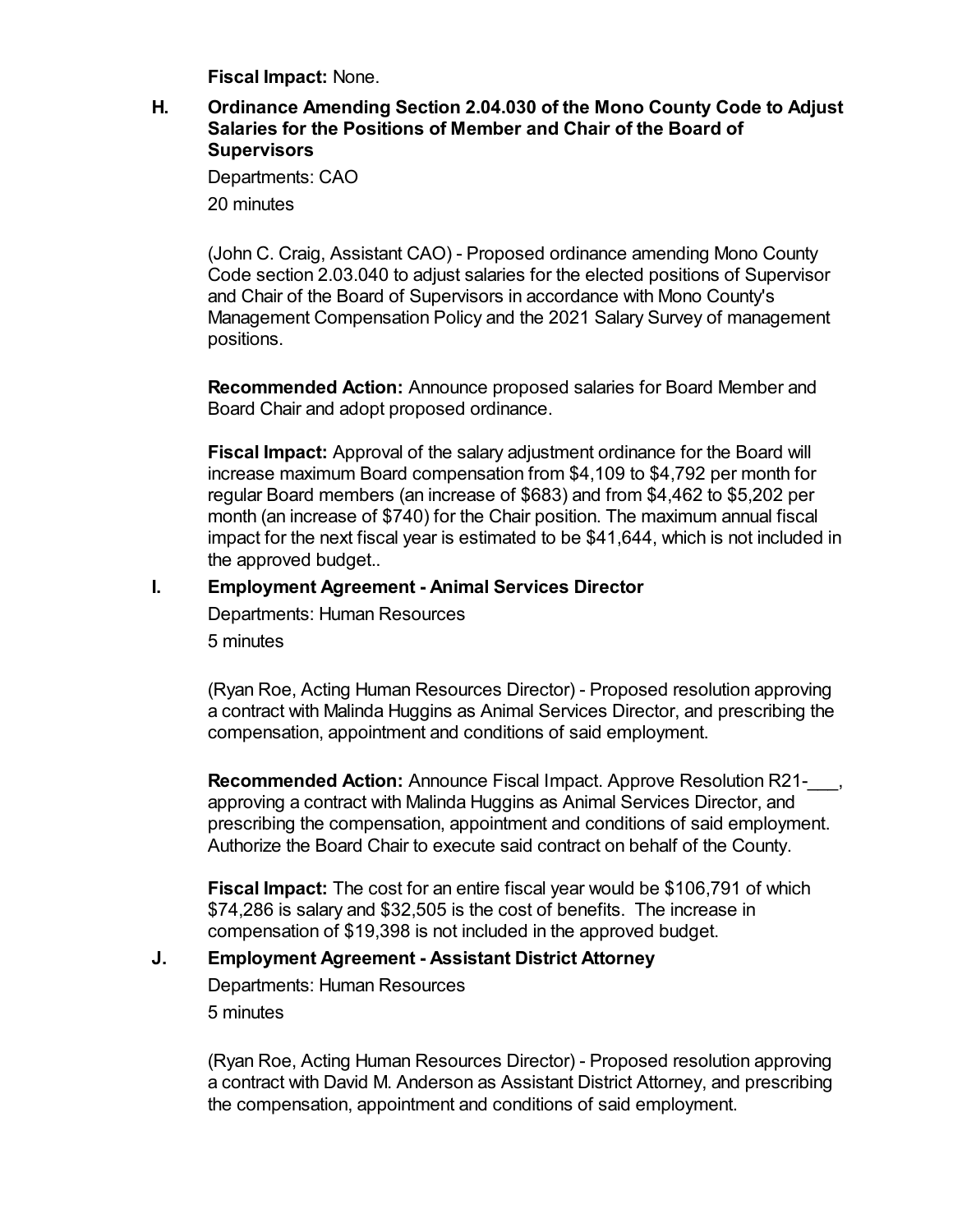**Recommended Action:** Announce Fiscal Impact. Approve Resolution R21-\_\_\_, approving a contract with David M. Anderson as Assistant District Attorney, and prescribing the compensation, appointment and conditions of said employment. Authorize the Board Chair to execute said contract on behalf of the County.

**Fiscal Impact:** The cost for an entire fiscal year is \$190,499 of which \$147,084 is salary and \$44,415 is the cost of benefits, and was included in the approved

# budget. **K. Employment Agreement - Assistant to the CAO**

Departments: Human Resources

5 minutes

(Ryan Roe, Acting Human Resources Director) - Proposed resolution approving a contract with Scheereen Dedman as Assistant to the County Administrative Officer, with a temporary appointment as Acting Clerk/Recorder/Registrar of Voters, and prescribing the compensation, appointment and conditions of said employment.

**Recommended Action:** Announce Fiscal Impact. Adopt Resolution #R21-\_\_, approving a contract with Scheereen Dedman as Assistant to the CAO, and temporarily as Acting Clerk/Recorder/Registrar of Voters, and prescribing the compensation, appointment, and conditions of said employment. Authorize the Board Chair to execute said contract on behalf of the County.

**Fiscal Impact:** The cost for an entire fiscal year would be \$118,288 of which \$94,809 is salary and \$23,479 is the cost of benefits and was included in the approved budget, with an additional estimated amount of \$770 (\$662 salary and \$108 benefits) for two months of serving temporarily as Acting Clerk/Recorder/Registrar of Voters.

# **8. OPPORTUNITY FOR THE PUBLIC TO ADDRESS THE BOARD**

Opportunity for the public to address the Board on items of public interest that are within the subject matter jurisdiction of the Board. (Speakers may be limited in speaking time dependent upon the press of business and number of persons wishing to address the Board.) Please refer to the Teleconference Information section to determine how to make public comment for this meeting via Zoom.

# **9. CLOSED SESSION**

# **A. Closed Session - Labor Negotiations**

CONFERENCE WITH LABOR NEGOTIATORS. Government Code Section 54957.6. Agency designated representative(s): John C. Craig, Stacey Simon, Janet Dutcher, and Anne Frievalt. Employee Organization(s): Mono County Sheriff's Officers Association (aka Deputy Sheriff's Association), Local 39 majority representative of Mono County Public Employees (MCPE) and Deputy Probation Officers Unit (DPOU), Mono County Paramedic Rescue Association